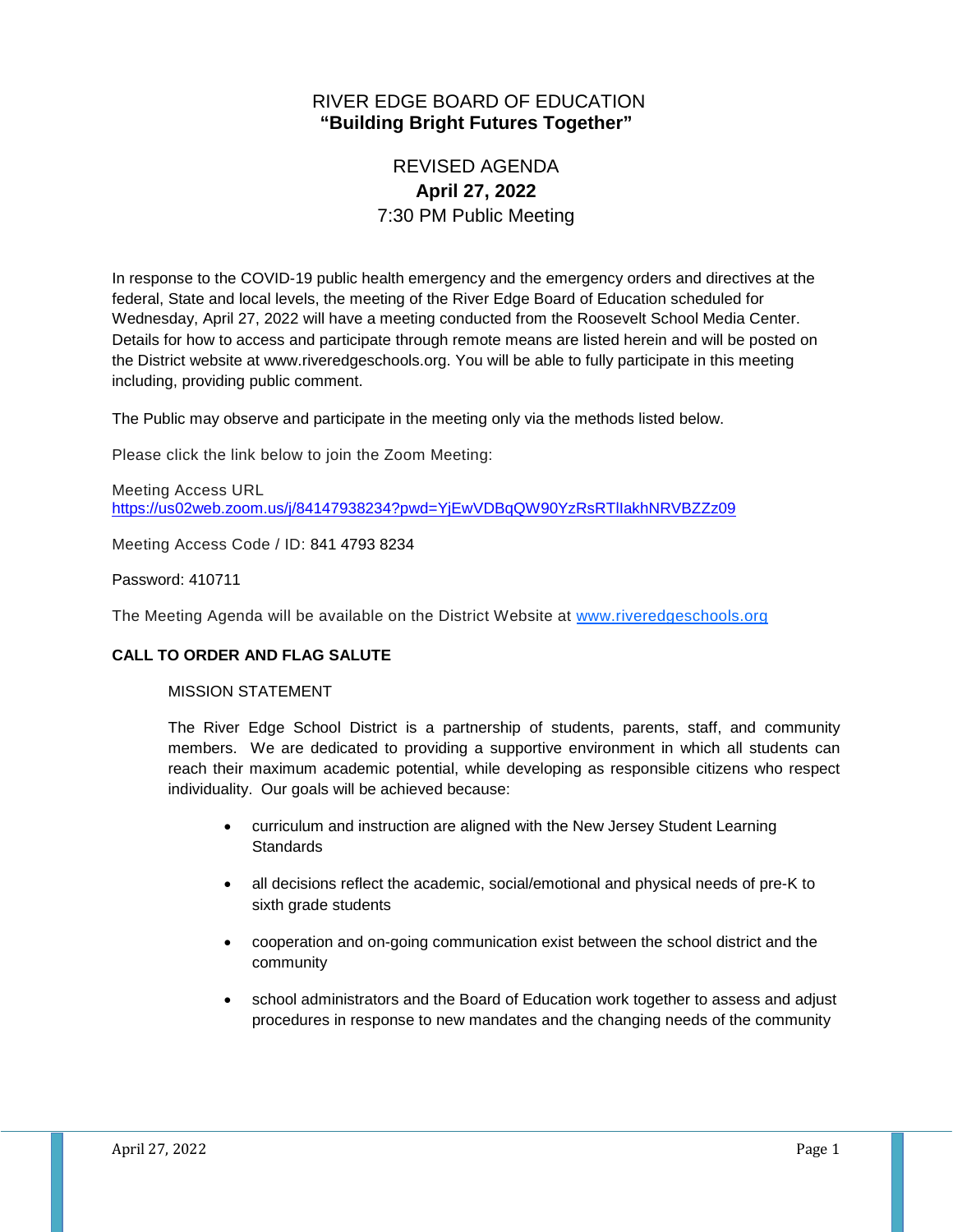#### **ROLL CALL**

#### **OPEN PUBLIC MEETINGS NOTICE**

Pursuant to the Open Public Meetings Act, notice of this meeting, its date, time and place have been delivered to the Post Office, the Municipal Building, Town News, The Record and posted on the District website, at least 48 hours prior to the time of this meeting.

## **CLOSED SESSION** (When Necessary)

#### **SPECIAL/DISCUSSION ITEMS**

- A. Public Comment on Agenda Items
- B. Odyssey of the Mind Student Presentation in the Old Gym No live streaming for this presentation. In person only to protect the privacy of our students.

#### **REPORTS**

- 1. SUPERINTENDENT
- 2. PRINCIPAL
- 3. BOARD SECRETARY
- 4. PRESIDENT
- 5. COMMITTEES

## **MOTIONS TO BE ACTED UPON**

#### **A. ADMINISTRATION/POLICY**

- 1. That the Board of Education approve the Minutes and Confidential Minutes of April 6, 2022.
- 2. That the Board of Education approve the revised River Edge Elementary School Calendar for the 2021-2022 school year. (Addendum)
- 3. That the Board of Education approve the following class trip:

| <b>School</b> | Grade  | <b>Destination</b>            | Cost to<br><b>District</b> |
|---------------|--------|-------------------------------|----------------------------|
| Cherry Hill   | (6)    | <b>United States Military</b> | \$300.00                   |
|               | Safety | Academy at West Point         |                            |
|               | Patrol | West Point, NY                |                            |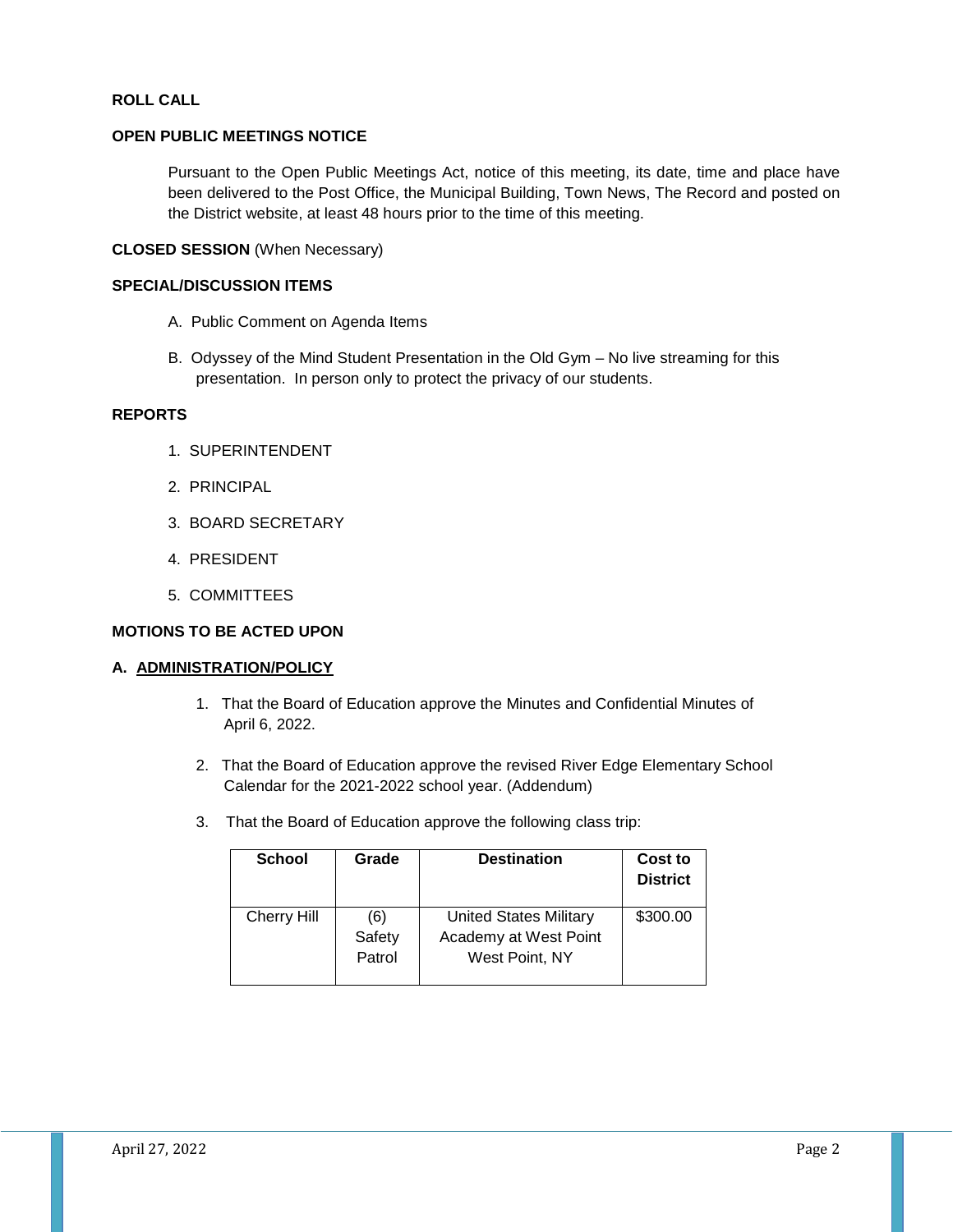4. That the Board of Education approve the First Reading of the following policy:

| Policy #   Title |                       |
|------------------|-----------------------|
| 5141.10          | <b>Face Coverings</b> |

5. That the Board of Education approve the Second Reading of the following policies:

| Policy# | Title                                 |
|---------|---------------------------------------|
| 3510    | Operation and Maintenance of Plant    |
| 3541.33 | <b>Transportation Safety</b>          |
| 5131    | <b>Conduct and Discipline</b>         |
| 5141.3  | Health Examinations and Immunizations |

6. That the Board of Education approve the revised Board of Education Meeting Dates for the 2022 School Year:

| *June 1, 2022                            |
|------------------------------------------|
| June 22, 2022                            |
| July 27, 2022                            |
| September 7, 2022                        |
| September 21, 2022                       |
| *October 19, 2022                        |
| November 2, 2022                         |
| November 16, 2022                        |
| December 7, 2022                         |
| December 21, 2022                        |
| January 4, 2023 (Reorganization Meeting) |

**Motion by: \_\_\_\_\_\_\_\_\_\_\_\_\_\_\_\_\_\_\_\_ Seconded by: \_\_\_\_\_\_\_\_\_\_\_\_\_\_\_\_\_\_\_\_**

## **B. CURRICULUM/EDUCATION** -None

## **C. BUILDING & GROUNDS** - None

## **D. FINANCE/GRANTS/GIFTS**

- 1. That the Board of Education approve the bills & claims dated April 2022 totaling \$699,206.11 including checks #10693 through #10780 (Addendum). Payrolls dated March 15, 2022 and March 31, 2022, totaling \$1,300,948.98, issued therefore, a copy of such warrants list be attached as part of these minutes (Addendum).
- 2. That the Board of Education approve the Budget Transfers for the school year 2021-2022 as of March 31, 2022. (Addendum)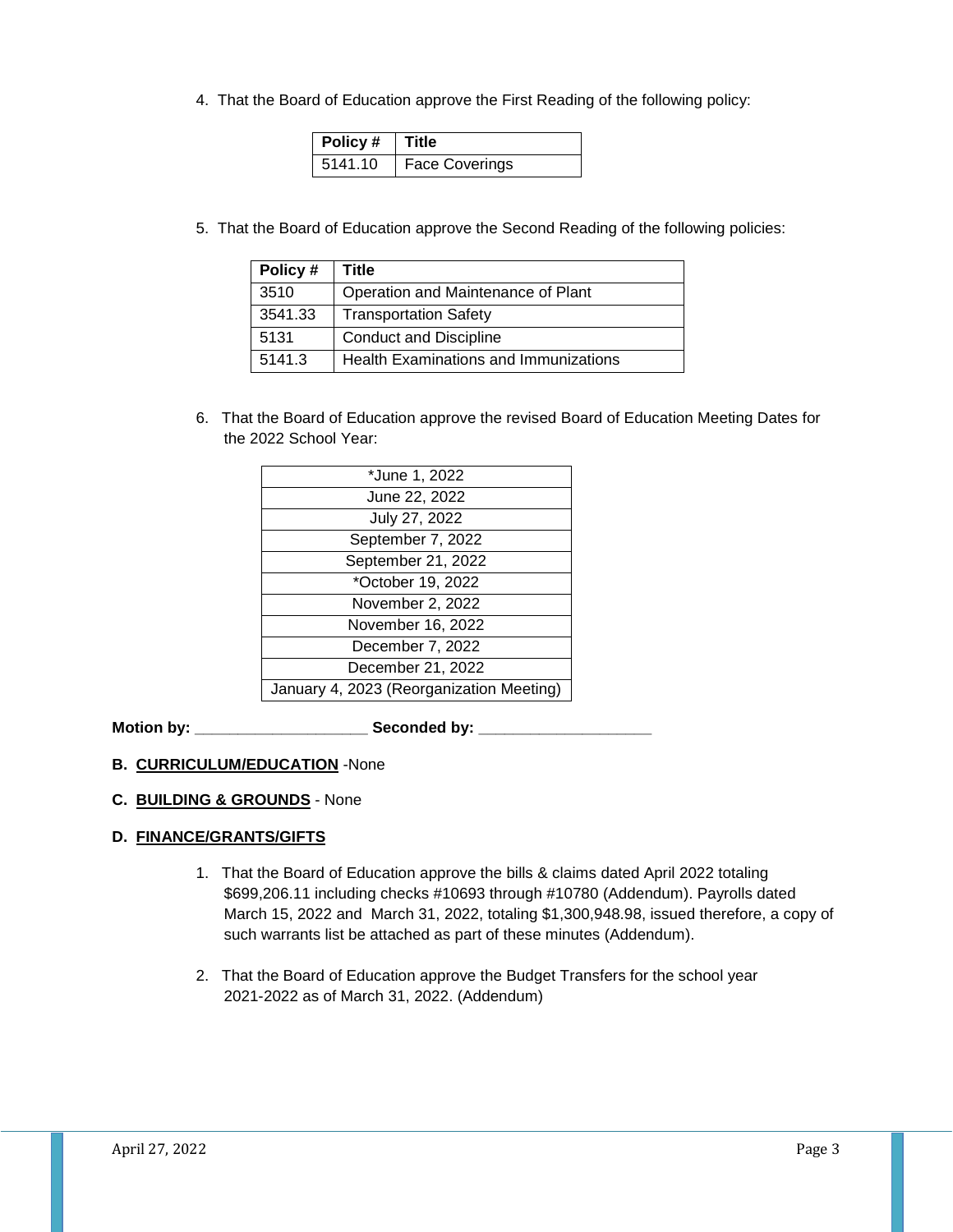3. That the River Edge Board of Education approve the Secretary's and Treasurer's Reports for the period ending March 31, 2022.

Further, we certify that as of March 31, 2022 after review of the secretary's monthly financial reports (appropriations section) and upon consultation with the appropriate district officials, to the best of our knowledge no major account or fund has been over expended in violation of N.J.A.C. 6A:23-2.11 and that sufficient funds are available to meet the districts financial obligation for the remainder of the fiscal year. (Addendum)

**Motion by: \_\_\_\_\_\_\_\_\_\_\_\_\_\_\_\_\_\_\_\_ Seconded by: \_\_\_\_\_\_\_\_\_\_\_\_\_\_\_\_\_\_\_\_**

## **E. PERSONNEL**

1. BE IT RESOLVED that the River Edge Board of Education (hereinafter referred to as the "Board") appoints Dr. Evan Jaffe (hereinafter referred to as "Dr. Jaffe"), as the Director of Special Services for the River Edge School District beginning on or about August 1, 2022 and ending on June 30, 2023.

BE IT FURTHER RESOLVED that the Board approves the Employment Agreement with Dr. Jaffe for the position of Director of Special Services for the foregoing period of appointment, which Employment Agreement is attached to this Resolution and made a part hereof.

BE IT FURTHER RESOLVED that the Board hereby authorizes the Board President and the Business Administrator/Board Secretary to execute, on behalf of the Board, the Employment Agreement by and between the Board and Dr. Jaffe.

- 2. That the Board of Education, with the recommendation of the Superintendent, approve Kismet Bohajian, as a District Reading Specialist, effective September 1, 2022 through June 30, 2023.
- 3. That the Board of Education, with the recommendation of the Superintendent, approve Caitlin Montuori, as a District Academic Interventionist, effective September 1, 2022 through June 30, 2023.
- 4. That the Board of Education, with the recommendation of the Superintendent, approve Kate Stehn, as a District Academic Interventionist, effective September 1, 2022 through June 30, 2023.
- 5. That the Board of Education accept with regret, the resignation of Jessica Jablin, Teacher, effective June 30, 2022. (Addendum)
- 6. That the Board of Education accept with regret, the resignation of Christopher Lisi, ABA Instructional Aide, effective May 6, 2022. (Addendum)
- 7. That the Board of Education, with the recommendation of the Superintendent, approve a leave of absence without pay and without benefits for employee #012874, whose name is on file in the Superintendent's Office, to commence on or about September 1, 2022 through June 30 2023. (Addendum)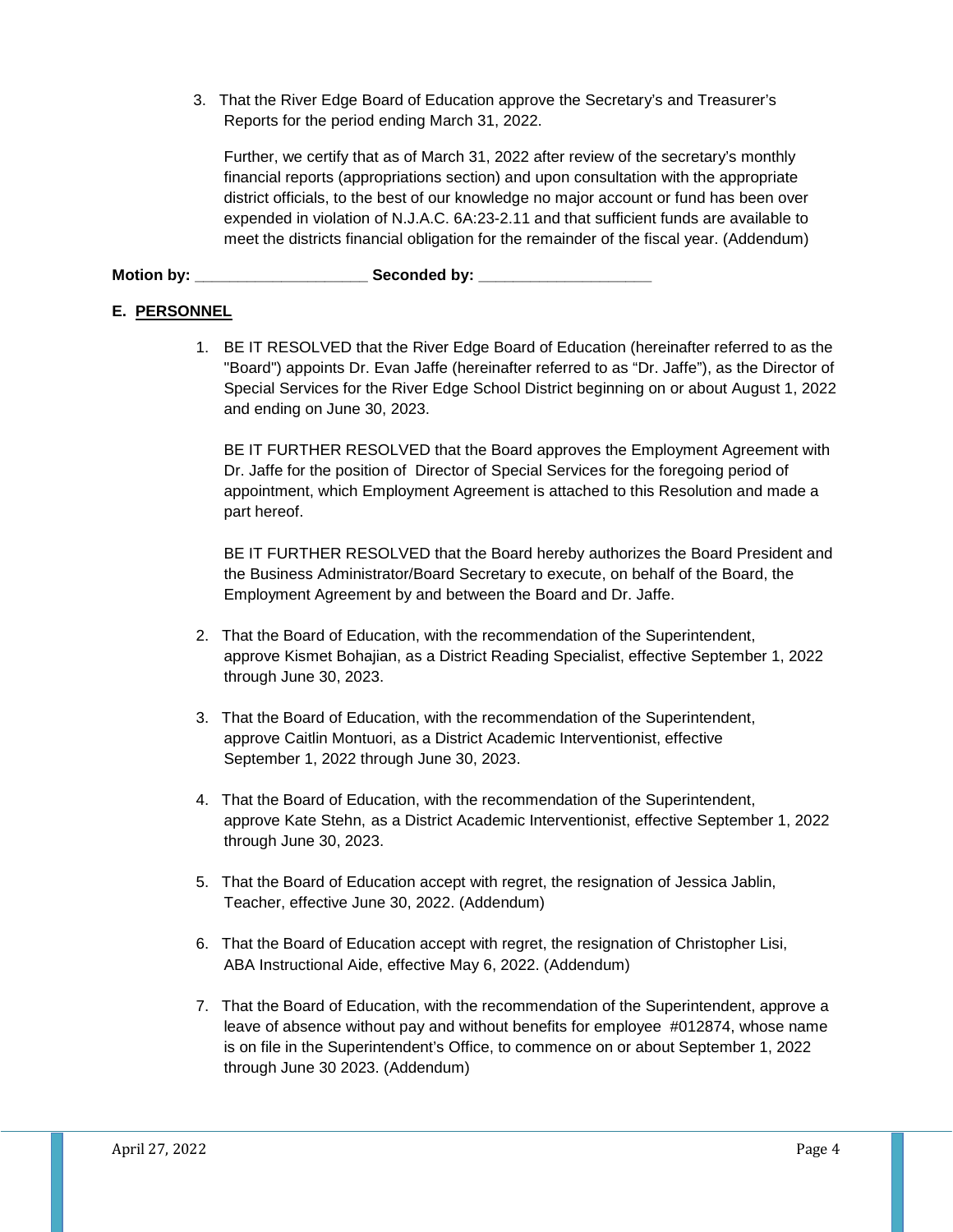- 8. That the Board of Education approve the Job Description for the Reading Specialist. (Addendum)
- 9. That the Board of Education approve the Job Description for the Director of Special Services. (Addendum)
- 10. That the Board of Education approve the Job Description for the Director of Curriculum and Instruction. (Addendum)
- 11. That the Board of Education approve the Job Description for the Supervisor of STEAM and Assessment. (Addendum)
- 12. That the Board of Education approve the following teachers for Cycle IV (SEL) of the Post Dismissal Instructional Academy for the 2021–2022 School Year, as per contract:

| <b>Cherry Hill School</b> | Roosevelt School   |
|---------------------------|--------------------|
| Janel Blake               | <b>Gina Duprey</b> |
| Leeann Cameron            | Jason Funabashi    |
| Rebecca DelPriore         | *Megan Lubin       |
| Risa Louda                | *Lauren Proda      |
| Gabrielle Sagala          |                    |
| Noy Sapir                 |                    |

13. That the Board of Education, with the recommendation of the Superintendent, approve professional day requests for the following staff members to attend workshops/ conferences as noted and in accordance with appropriate statute: (Addendum)

| <b>Name/Position</b>       | <b>Workshop/Conference</b>                               | Date(s)                      | <b>Cost to District</b><br><b>Excluding Mileage at</b><br><b>State Rate</b> |
|----------------------------|----------------------------------------------------------|------------------------------|-----------------------------------------------------------------------------|
| Nevin Werner<br>Supervisor | Confratute: A Unique<br>Learning Experience<br>(Virtual) | 7/11/2022<br>tΟ<br>7/13/2022 | \$299.00                                                                    |

- 14. That the Board of Education approve the transfer of Robert Hall, Teacher, from Cherry Hill School to Roosevelt School effective September 1, 2022.
- 15. That the Board of Education approve the transfer of Katherine O' Reilly, Teacher, from Cherry Hill School to Roosevelt School effective September 1, 2022.
- 16. That the Board of Education approve the transfer of Jason Funabashi, Teacher, from Roosevelt School to Cherry Hill School effective September 1, 2022.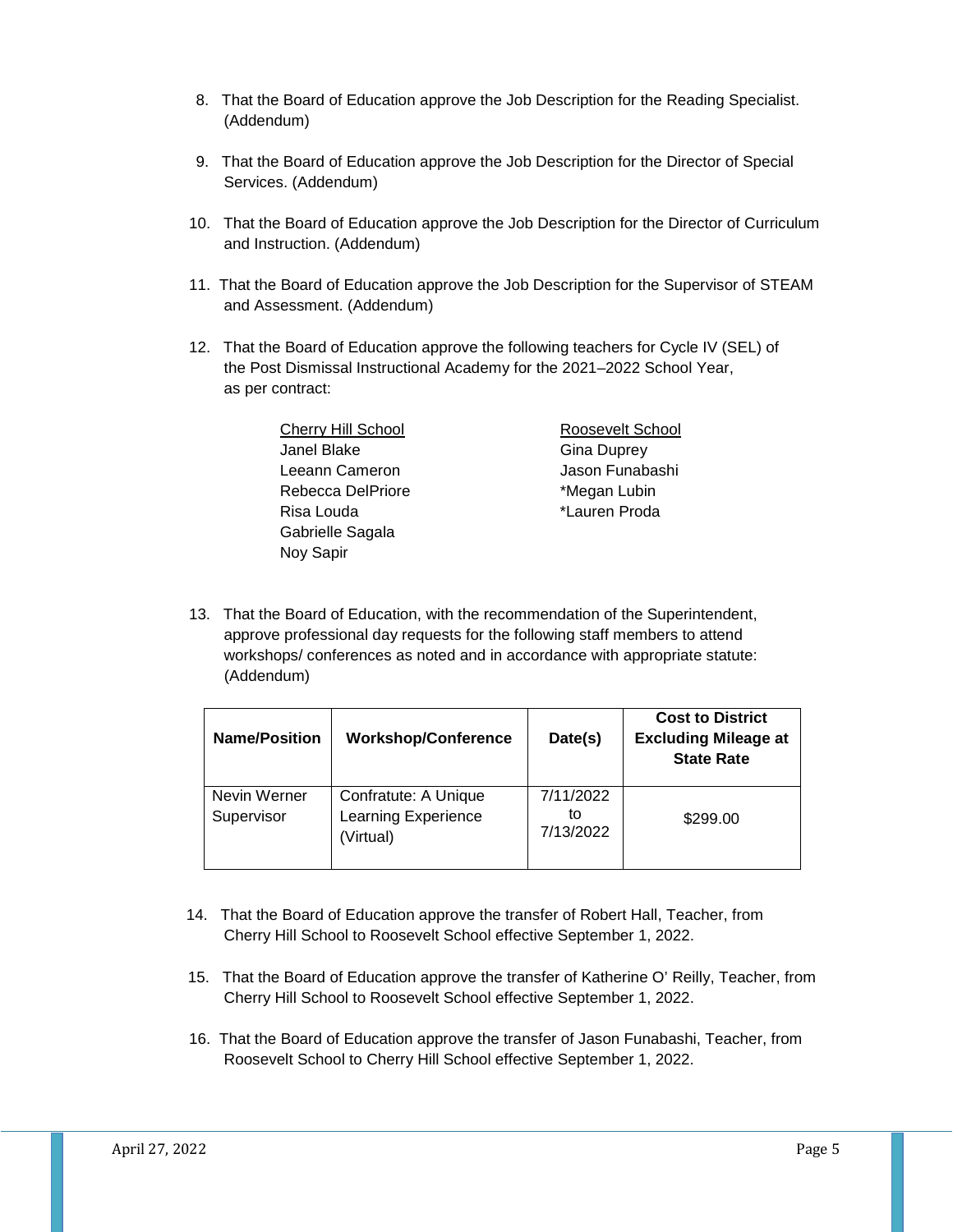- 17. That the Board of Education, with the recommendation of the Superintendent, appoint Claritza Rodriguez, as a member of the Cultural Affairs Advisory Committee for the remainder of the 2021-2022 school year.
- 18. That the Board of Education, with the recommendation of the Superintendent, approve the Teacher compensation of \$50.00 per class for the 2022 Summer Academy.
- \*19. BE IT RESOLVED that the River Edge Board of Education (hereinafter referred to as the "Board") appoints Christine Moran (hereinafter referred to as "Ms. Moran"), as the Director of Curriculum and Instruction for the River Edge School District beginning on July 1, 2022 and ending on June 30, 2023.

BE IT FURTHER RESOLVED that the Board approves the Employment Agreement with Ms. Moran for the position of Director of Curriculum and Instruction for the foregoing period of appointment, which Employment Agreement is attached to this Resolution and made a part hereof.

BE IT FURTHER RESOLVED that the Board hereby authorizes the Board President and the Business Administrator/Board Secretary to execute, on behalf of the Board, the Employment Agreement by and between the Board and Ms. Moran.

\*20. That the Board of Education, with the recommendation of the Superintendent approve the Addendum to the River Edge Administrators' and Supervisors' Association Agreement.

**Motion by: \_\_\_\_\_\_\_\_\_\_\_\_\_\_\_\_\_\_\_\_ Seconded by: \_\_\_\_\_\_\_\_\_\_\_\_\_\_\_\_\_\_\_\_**

#### **F. RIVER EDGE SPECIAL EDUCATION**

1. That the Board of Education approve Speech and Hearing Associates, LLC to conduct Auditory Evaluations for the 2021-2022 school year, not to exceed \$800.00.

**Motion by: \_\_\_\_\_\_\_\_\_\_\_\_\_\_\_\_\_\_\_\_ Seconded by: \_\_\_\_\_\_\_\_\_\_\_\_\_\_\_\_\_\_\_\_**

## **G. REGION V ADMINISTRATION & TRANSPORTATION**

- 1. That the Board of Education approve the bills and claims dated April 2022 totaling \$1,289,877.22 including checks #60677 through #60786.
- 2. That the Board of Education post approve the following Quote Contracts for the 2021-2022 school year.

|       |                          |          | Per Diem Aide   |
|-------|--------------------------|----------|-----------------|
| Route | Transporter              | Per Diem | (if applicable) |
|       |                          |          |                 |
| ററ47  | <b>J&amp;W Financial</b> | \$245.00 | \$50.00         |